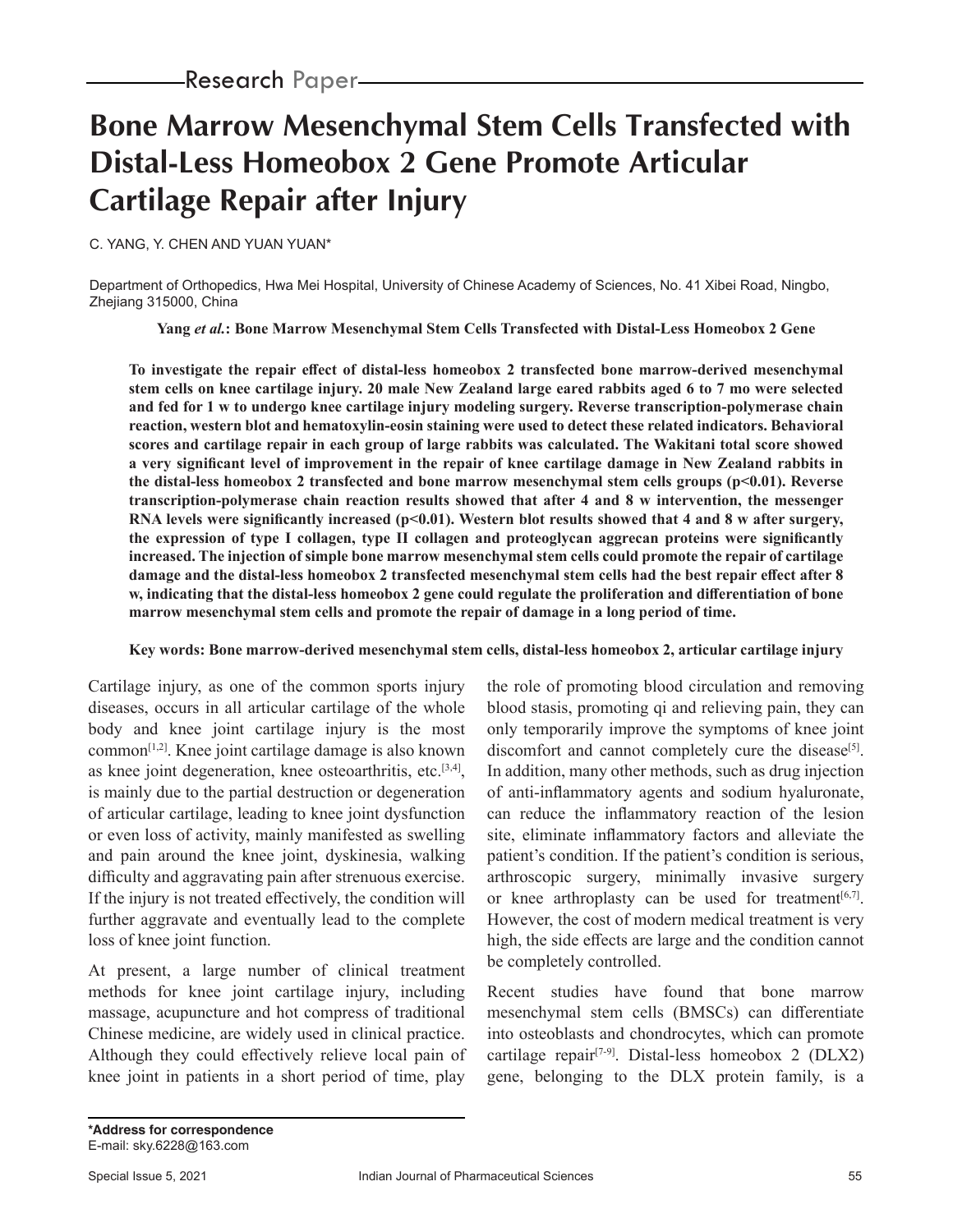key transcription factor that can induce BMSCs to differentiate into chondroblasts and osteoblasts and plays an important role in the process of bone repair and reconstruction. This study aims to explore the regulatory effect of DLX2 gene on cartilage repair of knee joint by constructing a New Zealand rabbit knee articular cartilage injury model and further clarify the role of DLX2 gene in the field of cartilage damage repair, so as to provide more treatment options for patients with knee joint cartilage injury.

# **MATERIALS AND METHODS**

### **Raising experimental animals:**

A total of 20 male New Zealand rabbits aged 6-7 mo, weighing 2.5-2.7 kg (from the experimental animal research center of Sun Yat-sen University) were selected and fed in the experimental animal center of our hospital. The total duration of the experiment was 9 w. After 1 w of adaptive feeding, the knee joint cartilage injury model was established and samples were taken at 4 w and 8 w respectively. All the experimental animals were given sufficient feed and water. Feed and water were added regularly every day. The laboratory animal room was cleaned and the excreta were treated. The animal room is equipped with air conditioning, exhaust fan and other necessary equipment to ensure normal ventilation and ventilation throughout the day. The indoor temperature is controlled at  $24\pm2^{\circ}$  and the humidity is 40 %-70 %.

# **Extraction and culture of bone marrow mesenchymal cells:**

1 mo old New Zealand rabbit, weighing about 0.3 kg, was put into 75 % alcohol container for 15 min after decapitation and then aseptic operation was carried out in ultraclean table. Bilateral tibia, femur and humerus were removed and the attached muscle and ligament tissues were removed and then washed twice with normal saline. In a sterile environment, the long bone was cut short and the serum Dulbecco's modified eagle medium (DMEM) without blood glucose was drawn with a 10 ml syringe and repeatedly washed until the bone turned white. Then, the single cell suspension was made by repeatedly aspirating with a needle. After being put into a centrifuge tube, it was centrifuged at 1000 rpm for 5 min. The supernatant was discarded, the cell precipitate was resuspended and inoculated in the culture medium containing 15 % fetal bovine serum (FBS).

# **Establishment of articular cartilage injury model:**

About 2.6 kg male New Zealand rabbits were used as the model objects and 20 % urethane solution was prepared for ear edge intravenous injection anesthesia at 5 mg/ kg. After anesthesia, the limbs of the experimental animals were fixed on the operating table and the operation area was disinfected with iodophor for 3 times. A transverse incision was made on the lateral side of both knee joints and the incision length was about 2 cm. The medial articular cavity and medial meniscus can be clearly observed and articular cartilage can be fully exposed. Defects of 2 mm $\times$ 4 mm $\times$ 1 mm are made on articular cartilage surface with Kirschner wire and then washed with normal saline. Put them into the 26° incubator and put them back into the animal room after the animals wake up from anesthesia, continuous 5 d of intramuscular injection of 2-3 µ/kg penicillin sodium to prevent wound infection.

# **Animal grouping:**

According to the principle of random control, the experimental animals were randomly divided into control group ( $n=5$ ), sodium hyaluronate group ( $n=5$ ), BMSCs group (n=5) and DLX2 transfection group (n=5). The treatment methods of New Zealand rabbits in each group were as follows. Control group: After modeling, 2 ml normal saline was injected into articular cavity; sodium hyaluronate group: after modeling, 2 ml 1 % sodium hyaluronate was injected into articular cavity; BMSCs group: after modeling, 2 ml 1 % sodium hyaluronate solution was injected into articular cavity; BMSCs group: After modeling, 2 ml normal saline containing 1×107 units of pure BMSCs was injected into the articular cavity. In DLX2 transfection group, 2 ml of normal saline containing  $1\times107$  units of DLX2 transfected BMSCs was injected into the articular cavity after modeling.

# **Hematoxylin-eosin (HE) immunofluorescence staining:**

At the  $4<sup>th</sup>$  and  $8<sup>th</sup>$  w after operation, the cartilage defect tissues were cleaned with phosphate buffered saline (PBS) solution, soaked in 4 % paraformaldehyde and fixed for 24 h under the condition of avoiding light and then washed with pure water for 1 d. After conventional paraffin embedding and sectioning, the sections were observed under the electron microscope.

# **Western blot analysis:**

The rabbit bone tissue was cut into pieces and treated with radioimmunoprecipitation assay buffer (RIPA)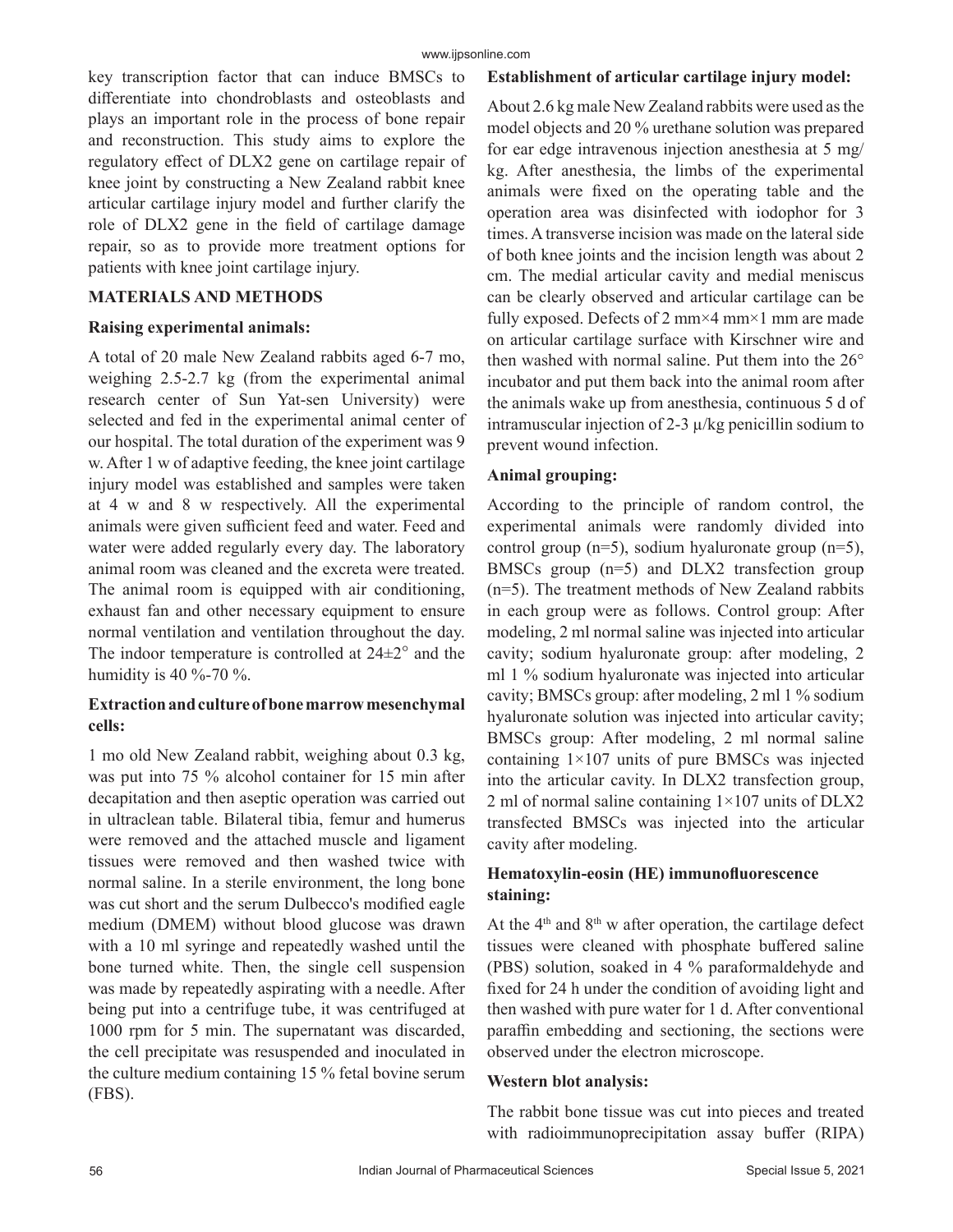solution. The extracted protein was quantified by the biconcanilic acid kit. A total of 30 μg protein samples were isolated by 10 % sodium dodecyl sulfate polyacrylamide gel electrophoresis (SDS-PAGE) and then transferred to polyvinylidene fluoride (PVDF) membrane. After blocking with tris-buffered saline (TBS) of 5 % bovine serum albumin (BSA)+0.1 % Tween 20 for 1 h, the membrane was incubated with anti DLX2 (1:500) overnight at 4°. Then the goat anti mouse secondary antibody (1:1000) coupled with horseradish peroxidase was incubated for 1 h. Fluorescence imaging system was used to analyze the results. The density of protein bands was analyzed by Image J software.

# **Reverse transcription-polymerase chain reaction (RT-PCR) analysis:**

Trizol reagent was used to extract total ribonucleic acid (RNA) from rabbit cartilage. Use PrimeScript according to the manufacturer's instructions, gamma RT kit reverse transcripted 5 μg total RNA into complementary DNA (cDNA). SYBR green kit was used to detect the messenger RNA (mRNA) expression level of specific primers and  $2$ - $\triangle \triangle C$ T method was used to evaluate. The thermal cycling conditions are as follows: 5 min at 95 $^{\circ}$ , 30 s at 95 $^{\circ}$ , 30 s at 57 $^{\circ}$  and 1 min at 72 $^{\circ}$  for 4-5 cycles. Gene specific primers were synthesized by Thermo Fisher technologies. All primer sequences are shown in Table 1.

**TABLE 1: THE PRIMER SEQUENCES USED FOR RT-PCR IN THIS STUDY**

| Gene                                                   | <b>Sequences</b>         |
|--------------------------------------------------------|--------------------------|
| Col-II                                                 | F: TGCAGGAGGGGAAGAGGTAT  |
|                                                        | R: GGCAGTCCTTGGTGTCTTCA  |
| AGG                                                    | F: GAGGTGGTGGTGAAAGGTGT  |
|                                                        | R: GTGTGGATGGGGTACCTGAC  |
| Col-I                                                  | F: CCCAGGTCCTCAGGGTCTTC  |
|                                                        | R: TCCCAGGGTTGCCATCACG   |
| DI X2                                                  | F: GACCACCCAGCCGAACTT    |
|                                                        | R: CCGCCATGACAGTAACCAC   |
| Glyceraldehyde<br>3-phosphate<br>dehydrogenase (GAPDH) | F: CTGGGCTACACTGAGCACC   |
|                                                        | R: AAGTGGTCGTTGAGGGCAATG |

#### **Cartilage repair score:**

The animals in each group were free to move in the cage for 2 w after modeling. The training was started at the  $3<sup>rd</sup>$  w after the operation and the moderate intensity horizontal treadmill exercise (12 m/min, lasting for 30 min) was used. After 8 w of training, the rats were killed and the histological evaluation of cartilage repair was performed. The Wakitani cartilage repair scoring system was used to evaluate the repair of cartilage<sup>[19]</sup>.

#### **Behavioral score:**

Basso, Beattie, Bresnahan (BBB) scoring method was used to evaluate the motor function of bilateral lower limbs of New Zealand rabbits in single blind condition. The scores were scored on the 1<sup>st</sup> d, the 1<sup>st</sup> w, the 2<sup>nd</sup> w and the 3rd w.

#### **Statistics and analysis:**

All data were analyzed and processed by statistical package for the social sciences (SPSS) 21.0 and Graphpad Prism 8.0. The significant differences among the related indexes were analyzed by sample t test and analysis of variance (ANOVA) test. The data analyzed and processed were expressed as mean±standard deviation ( $x\pm s$ ),  $p<0.05$ ,  $p<0.01$  means that the data have significant difference.

#### **RESULTS AND DISCUSSION**

The results demonstrated that the motor function of the animals in each group disappeared completely and the BBB score was 0, indicating that the model was successfully established. In the same treatment group, there were significant differences in scores at different time points (F=1762.323, p<0.05). As shown in fig. 1, with the prolongation of treatment time, the BBB scores of mice in each group showed an increasing trend and the total score difference between different treatment groups was statistically significant (F=211.289, p<0.05). The results showed that the BBB score of DLX2 transfection group was the highest at the same time, which had no significant difference with BMSCs group ( $p$  $>$ 0.05), but was significantly higher than the other two groups  $(p<0.05)$ .





Cartilage repair score results were calculated. The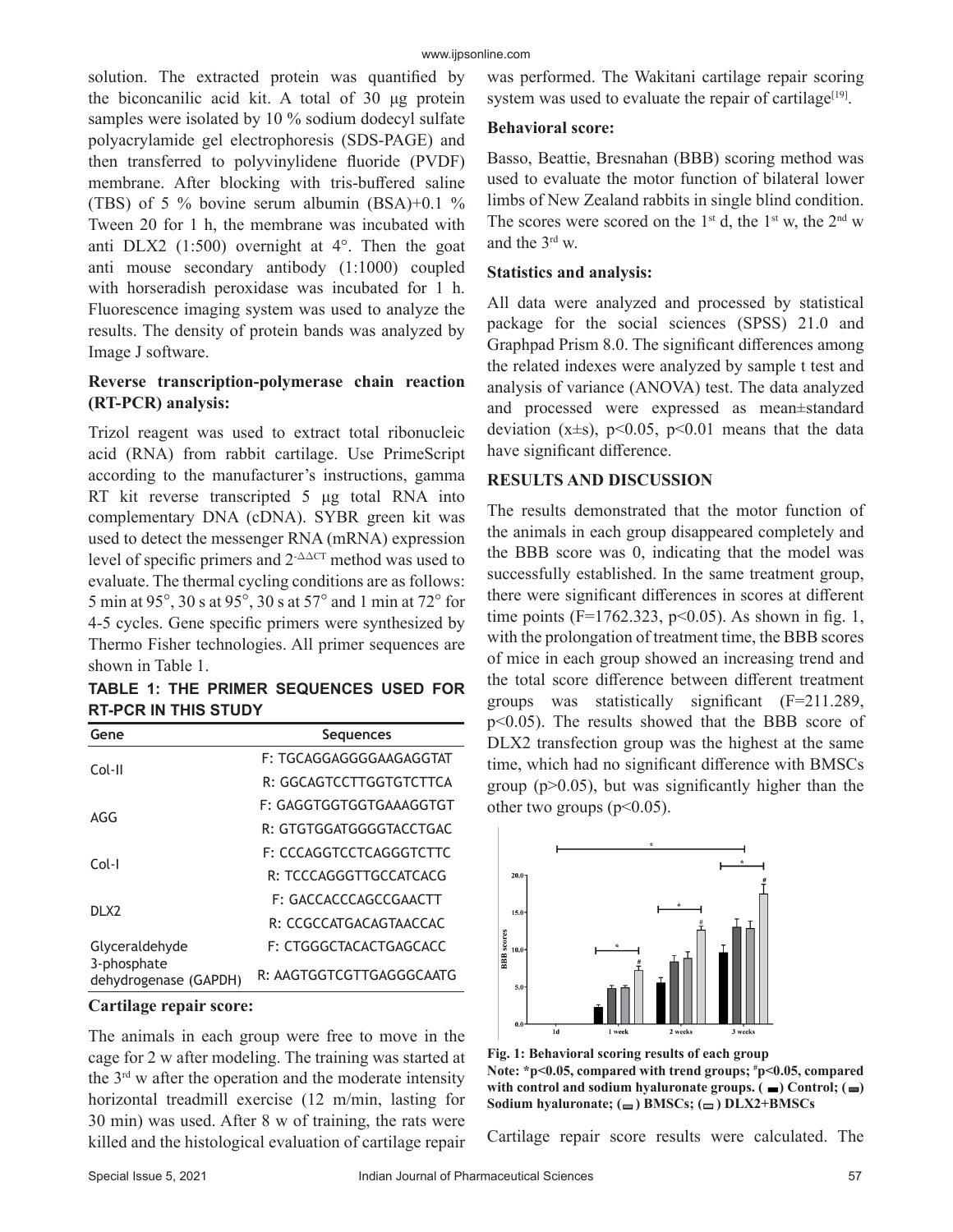results showed that compared with the control group, the other three groups of New Zealand rabbit cartilage injury in cell morphology, matrix staining intensity, surface regularity, cartilage thickness, neighboring organization integration and Wakitani cartilage damage were repaired and improved significantly  $(p<0.05)$ , among which DLX2 transfection group and BMSCs group had the highest function improvement  $(p<0.01)$ , as shown in fig. 2.

Expression level of type I collagen (Col-I) mRNA was also observed. At 4 w after operation, the expression of Col-I mRNA in each experimental group was markedly higher than that in control group  $(p<0.01)$  and the expression level of Col-I mRNA in DLX2 transfection group was significantly lower than that in sodium hyaluronate group ( $p<0.05$ ), but higher than that in BMSCs group ( $p<0.05$ ). At 8 w after operation, the expression of Col-I mRNA in each experimental group was significantly higher than that in control group  $(p<0.01)$ . The expression of Col-I mRNA in DLX2 transfection group was significantly lower than that in sodium hyaluronate group  $(p<0.05)$ , but there was no significant difference between DLX2 transfection group and BMSC group  $(p>0.05)$ , as shown in fig. 3.

Expression of type II collagen (Col-II) mRNA was also observed. At 4 w after operation, the expression of Col-II mRNA in each experimental group was significantly higher than that in control group  $(p<0.01)$ and the DLX2 transfection group was significantly higher than in BMSCs group  $(p<0.05)$ , but there was no significant difference between DLX2 transfection group and sodium hyaluronate group ( $p$  $>$ 0.05). At 8 w after operation, the expression level of Col-II mRNA in each experimental group was significantly higher than that in control group  $(p<0.01)$  and that in DLX2 transfection group was significantly higher than that in sodium hyaluronate group and BMSCs group  $(p<0.05)$ , as shown in fig. 4.

The expression level of proteoglycan aggrecan (AGG) mRNA was determined. At 4 w after operation, the expression of AGG mRNA in each experimental group was obviously higher than that in control group  $(p<0.01)$ . DLX2 transfection group was significantly higher than in BMSCs group  $(p<0.05)$ , but there was no significant difference between DLX2 transfection group and sodium hyaluronate group ( $p > 0.05$ ). At 8 w after operation, DLX2 transfection group and sodium hyaluronate group were markedly higher than that in control group  $(p<0.01)$ , there was no significant difference between BMSCs group and control group  $(p>0.05)$  and DLX2 transfection group was significantly higher than sodium hyaluronate group and BMSCs group ( $p<0.05$ ), as shown in fig. 5.

Compared with the control group, the expression of Col-I, Col-II and AGG protein in each experimental group was significantly increased  $(p<0.05)$ , the expression of Col-II and AGG in DLX2 transfection group was significantly higher than that of other experimental groups  $(p<0.05)$  and the expression of Col-I in DLX2 transfection group was significantly higher than that in BMSCs group, but there was no significant difference between DLX2 transfection group and sodium hyaluronate group  $(p>0.05)$ , as shown in fig. 6.



**Fig. 2: Cartilage repair score results Note: \*p<0.05, \*\*p<0.01, compared with control group**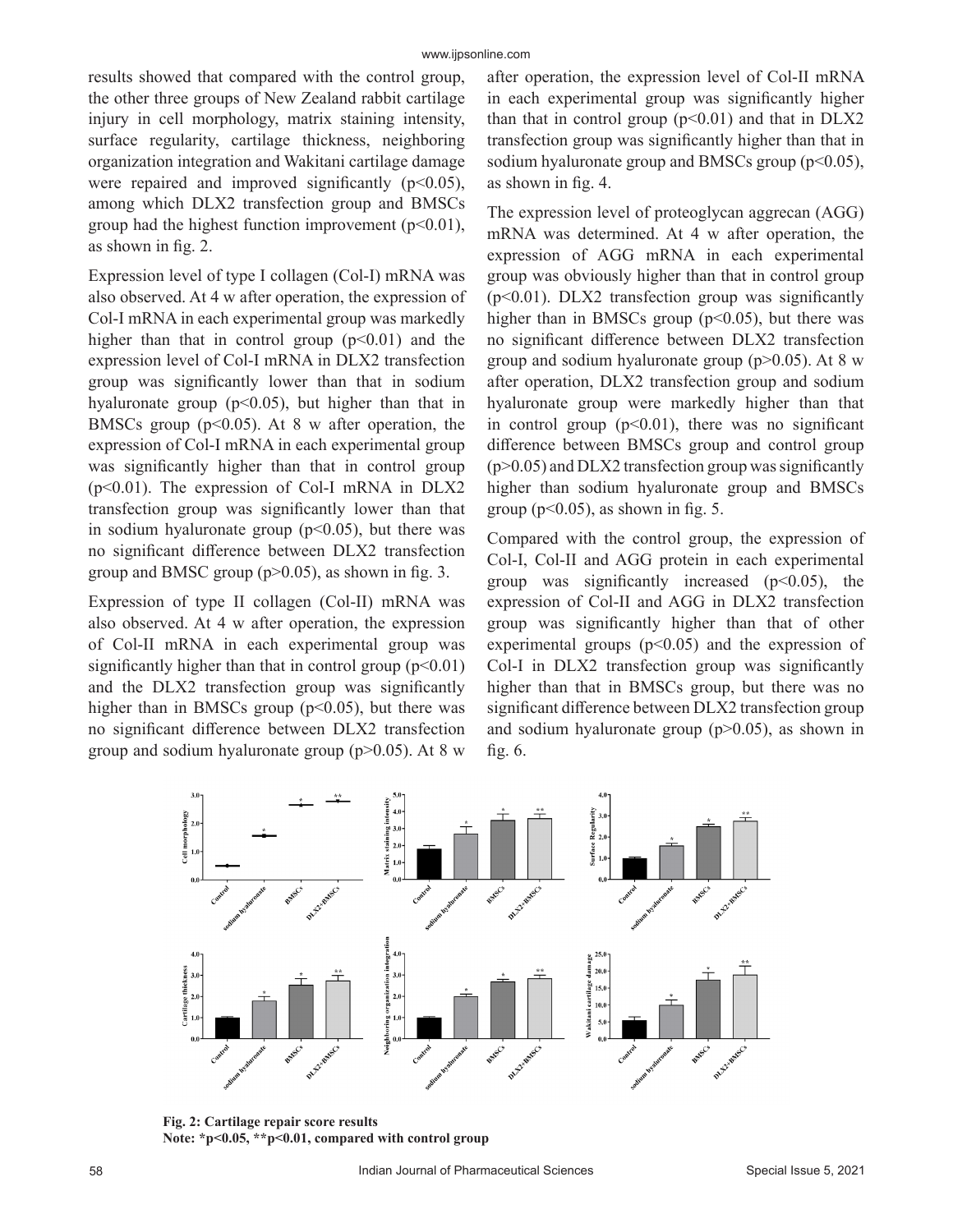

**Fig. 3: The expression level of Col-I mRNA**

**Note: \*\*p<0.01, compared with control group; # p<0.05, compared with sodium hyaluronate group; &p<0.05, compared with BMSCs group. (** $\blacksquare$ **) Control; (** $\blacksquare$ **) Sodium hyaluronate; (** $\blacksquare$ **) BMSCs; (** $\blacksquare$ **) DLX2+BMSCs** 



**Fig. 4: The expression level of Col-II mRNA**

**Note: \*\*p<0.01, compared with control group; # p<0.05, compared with sodium hyaluronate group; &p<0.05, compared with BMSCs group. (** $\blacksquare$ ) Control; ( $\blacksquare$ ) Sodium hyaluronate; ( $\blacksquare$ ) BMSCs; ( $\blacksquare$ ) DLX2+BMSCs





**Note: \*\*p<0.01, compared with control group; # p<0.05, compared with sodium hyaluronate group; &p<0.05, compared with BMSCs group. (** $\blacksquare$ ) Control; ( $\blacksquare$ ) Sodium hyaluronate; ( $\blacksquare$ ) BMSCs; ( $\blacksquare$ ) DLX2+BMSCs



#### **Fig. 6: The expression of related proteins**

**Note: \*p<0.05, compared with control group; # p<0.05, compared with sodium hyaluronate group; &p<0.05, compared with BMSCs group.**  $($   $\blacksquare$   $)$  Control;  $($  $\blacksquare$   $)$  Sodium hyaluronate;  $($  $\blacksquare$  $)$  BMSCs;  $($  $\blacksquare$  $)$  DLX2+BMSCs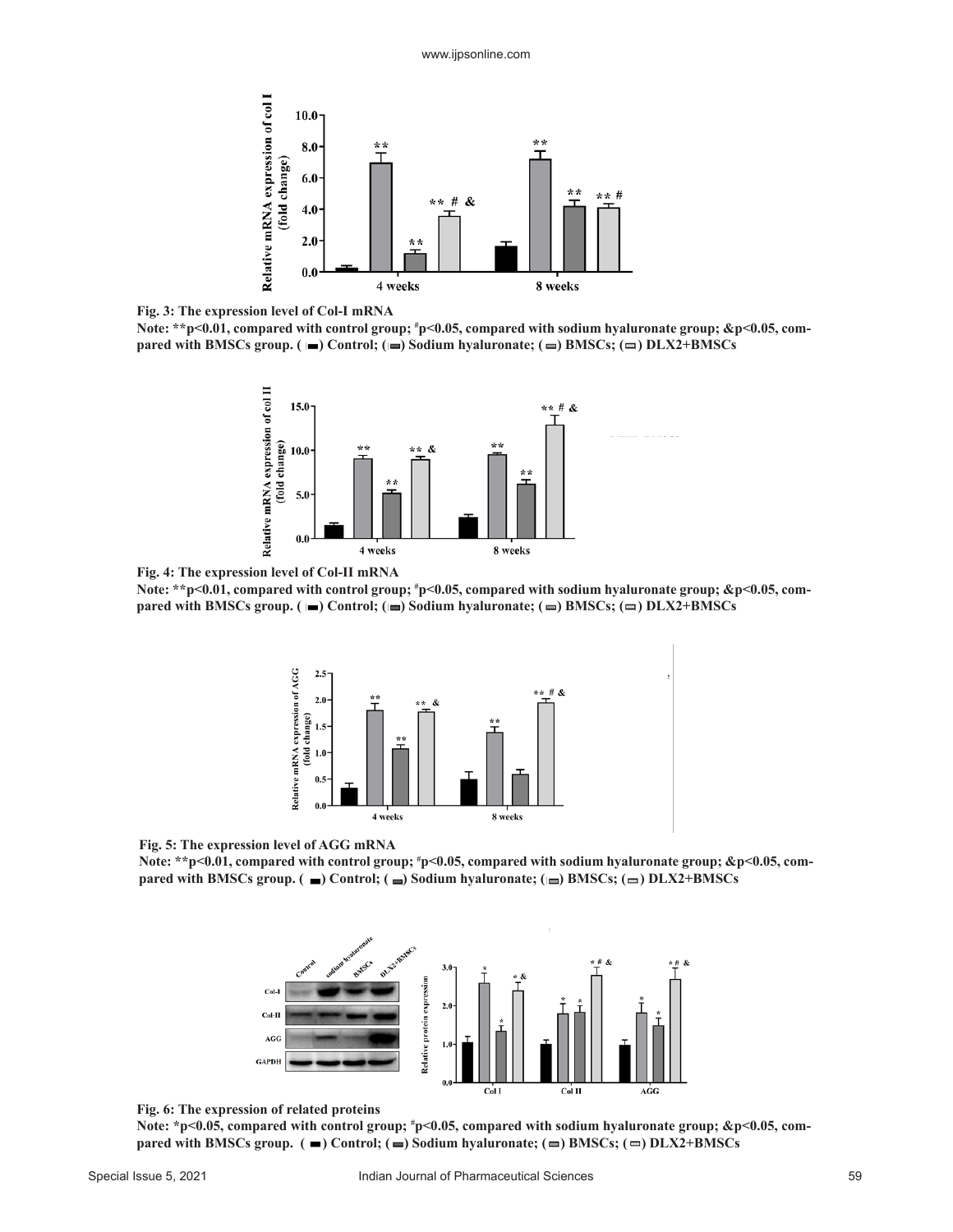With the popularization of national fitness and the influence of aging population, articular cartilage injury is particularly common in clinical practice and the proportion of knee joint cartilage damage is the highest<sup>[10-13]</sup>. The main causes of injury include wear caused by long-term high intensity load of knee joint, injury and degenerative changes caused by violent traction. Because of its own structural factors, the ability of cartilage self-healing is very poor. At present, in addition to autologous cartilage transplantation, the research of repairing cartilage injury with autologous or allogeneic MSCs is also a treatment prospect<sup>[13-15]</sup>. BMSCs derived from bone marrow have good ability of paracrine and redifferentiation of osteoblast growth factor. In many animal experiments and even human clinical trials, BMSCs have shown certain positive effects and potential clinical application prospects in the repair of bone and joint injury $[16-18]$ . In this study, a New Zealand rabbit model of knee cartilage injury was established and normal saline, sodium hyaluronate, BMSCs alone or DLX2 were injected into the articular cavity of each group of experimental animals to transfect BMSCs. Through histological observation, western blot analysis, RT-PCR detection and histopathological staining, the regulatory effect of DLX2 gene on articular cartilage repair was investigated.

DLX2 gene, a member of DLX transcription factor family, is an important transcription factor in bone tissue development. It can regulate the differentiation of BMSCs into osteoblasts and chondrocytes<sup>[19]</sup>. DLX2 is mainly involved in the proliferation and differentiation of osteoblasts and chondrocytes. AGG, Col-I and Col-II are important components of the extracellular matrix of cartilage, accounting for more than 90 % of the extracellular matrix. AGG in normal cartilage tissue contains a large number of hydrophilic groups, which can contain a lot of water, so as to keep good elasticity and compression resistance of articular cartilage and can bear the huge pressure of body weight, which plays an important role in the maintenance of joint function. Col-I and Col-II are the most abundant fibroproteins in articular cartilage extracellular matrix, accounting for 10 %-20 % of the wet weight of articular cartilage and are the specific collagen of articular cartilage<sup>[20]</sup>. Through the interaction with type IX and XI cartilage collagen, three-dimensional fiber network is formed to provide tensile strength for cartilage, promote cartilage formation and maintain soft normal function. In this study, the mRNA and protein levels of AGG, Col-I and Col-II were detected by RT-PCR and western blot techniques respectively. The results showed that the mRNA and protein expression levels of AGG in sodium hyaluronate group, BMSCs group and DLX2 group were significantly higher than those in control group. DLX2 transfection group was significantly higher than that in BMSCs group, but there was no significant difference between DLX2 transfection group and sodium hyaluronate group. Previous studies have shown that the high expression of DLX2 in hypertrophic cartilage and hypertrophic cartilage can promote the hypertrophy of chondrocytes and the process of endochondral ossification and stabilize the phenotype of chondrocytes<sup>[21-23]</sup>. Endochondral ossification is an important link in the growth and development of bone tissue and the hypertrophy and degeneration of chondrocytes is the precondition of this endochondral ossification. In the process of chondrocyte differentiation, DLX2 gene can regulate AGG, Col-I and Col-II, induce vascular invasion, thus promoting the process of cartilage ossification. In the experimental study of DLX2 knockout mice, it was found that the maturation of mouse chondrocytes was inhibited and the number of hypertrophic chondrocytes expressing Col-II was significantly reduced.

This study compared the effect of BMSCs and DLX2 from multiple levels. The results also indirectly proved that the effect of BMSCs on cartilage repair was not strong enough; compared with short-term sodium hyaluronate, the gene expression of BMSCs promoting cartilage repair was far from enough; compared with long term DLX2 transfection group, BMSCs still had the ability to repair cartilage. However, it was not as good as DLX2 transfection group. In addition, to HE staining, we can find that although DLX2 is not as good as sodium hyaluronate in the repair of cartilage injury, but BMSCs repair is better than hyaluronic acid treatment group and the cell arrangement is neat, the cartilage surface is more uniform, can also better repair cartilage. However, although sodium hyaluronate can repair cartilage injury in a short time, the cell arrangement is disordered and the surface of hose is rough. After a long time, the cartilage damage of knee joint may be further deteriorated.

In conclusion, BMSCs injected alone can promote the repair of cartilage injury to a certain extent, while the BMSCs transfected with DLX2 gene have the best repair effect after 8 w, which indicates that DLX2 gene can regulate the proliferation and differentiation of BMSCs in a long time, so as to promote the repair of injury.